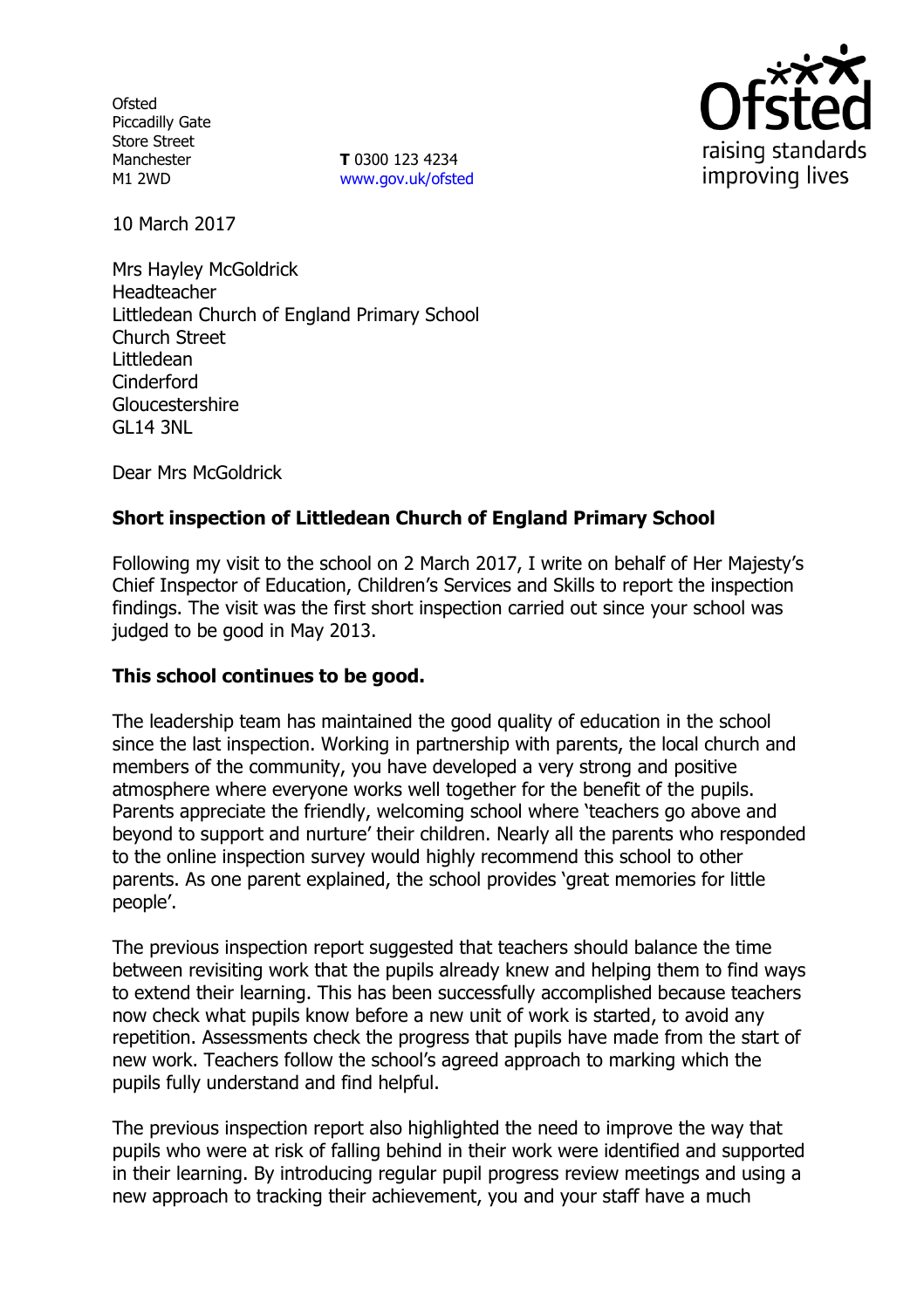

clearer understanding of how well individuals are progressing.

## **Safeguarding is effective.**

Pupils explain that they feel safe in school and appreciate the different ways in which they can share their worries or concerns with an adult. In particular, they are very appreciative of the support they receive from your family support worker who is always available for them to talk to about their problems and work through solutions with them. The pupils are very clear about how to keep safe when using new technologies and know that 'you don't put something in an email or a text that you would not say to someone's face'. They agree that pupils behave well and any occasional incident is dealt with appropriately by adults. All the parents who responded to the online inspection survey agree that their children feel safe in school and are happy attending it. As one parent explained, 'I know when I drop my children in school they are in safe hands.'

The leadership team has ensured that all safeguarding arrangements are fit for purpose. Staff and governors have completed all relevant training, including the prevention of extremism, radicalisation, female genital mutilation and child sexual exploitation. Pupils are kept safe on the school site and when they go out on school trips and visits to other schools. However, although processes for recruitment and vetting are thorough, the information gathered is not maintained systematically and is not easy to check.

## **Inspection findings**

- $\blacksquare$  My first line of enquiry was to find out why the proportion of pupils reaching the expected standard in the Year 1 phonics check had been declining over the past two years. You are confident that the introduction of a new way of teaching the sounds that letters make is having a positive impact on improving the pupils' phonic knowledge. They enjoy learning new rhymes and songs which help them to recall sounds and letter blends. By encouraging them to recognise their phonic sounds in words, and then write them in sentences, they are confidently applying their knowledge and consolidating their learning. Your teachers are also putting a greater emphasis on helping their pupils to distinguish between real words and incorrect words and this is preparing them well for the end of Year 1 phonics checks. The extra support that your English subject leader is giving those Year 2 pupils who did not reach the expected level in the phonics check at the end of Year 1 is helping them to accelerate their progress and gain more confidence in recognising and applying sounds.
- My second line of enquiry was to explore the reasons behind the decline over the past two years in the proportion of pupils reaching a good level of development at the end of their Reception Year. An increasing number of your children start school with limited speech and language and poorly developed social skills. A significant proportion have special educational needs and/or disabilities. You and your governors recognised that the early years provision was not fully meeting the changing needs of the children who attend the school. Following staff turnover and a reorganisation of provision, coupled with advice and expertise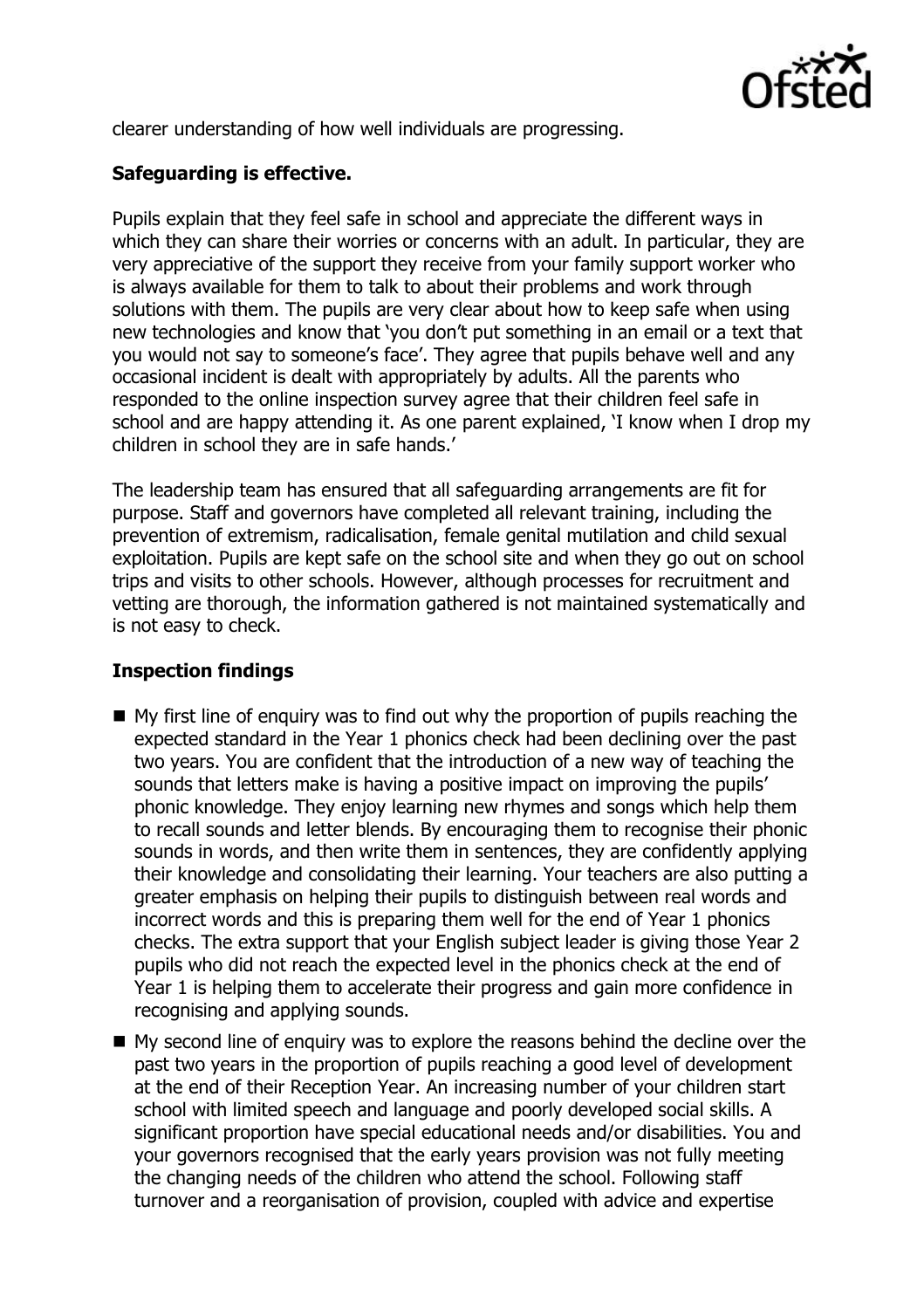

from a local school, there has been an improvement in the progress being made by the current Reception children. In particular, your observations and analysis highlight the children's improved recognition and use of numbers. This is a result of your investment in new resources which are successfully supporting the children to visually recall the numbers one to 10 and use them to work out simple problems. The children's progress in reading and writing skills is also improving, because of the new approach to teaching phonics. Nevertheless, you are fully aware that, in order to further improve the outcomes for Reception children, the school needs to develop an outdoor learning area where they can extend their learning in all areas of development, particularly their physical and social experiences.

Given that the published information for 2015/16 highlighted poor attendance rates for those pupils who were entitled to free school meals and those who had special educational needs and/or disabilities, my final line of enquiry was to find out what you were doing to tackle this. I discussed a number of individual case studies with you and your family support worker and it was clear that these absences were related to personal issues, particularly to the health and welfare of some pupils who regularly receive medical attention. It is clear that you and your family support worker keep a very close eye on the attendance of all your pupils. Any issues or concerns are immediately followed up and specialist help and advice are sought when required to ensure that the children involved are being kept safe and secure.

#### **Next steps for the school**

Leaders and those responsible for governance should ensure that:

- $\blacksquare$  administrative systems for recording the recruitment and vetting of staff are maintained in a systematic way and regularly checked for consistency
- an outdoor area for Reception children is urgently established to provide the children with opportunities to develop their knowledge and skills in all areas of learning.

I am copying this letter to the chair of the governing body, the director of education for the Diocese of Gloucester, the regional schools commissioner and the director of children's services for Gloucestershire. This letter will be published on the Ofsted website.

Yours sincerely

Lorna Brackstone **Her Majesty's Inspector**

#### **Information about the inspection**